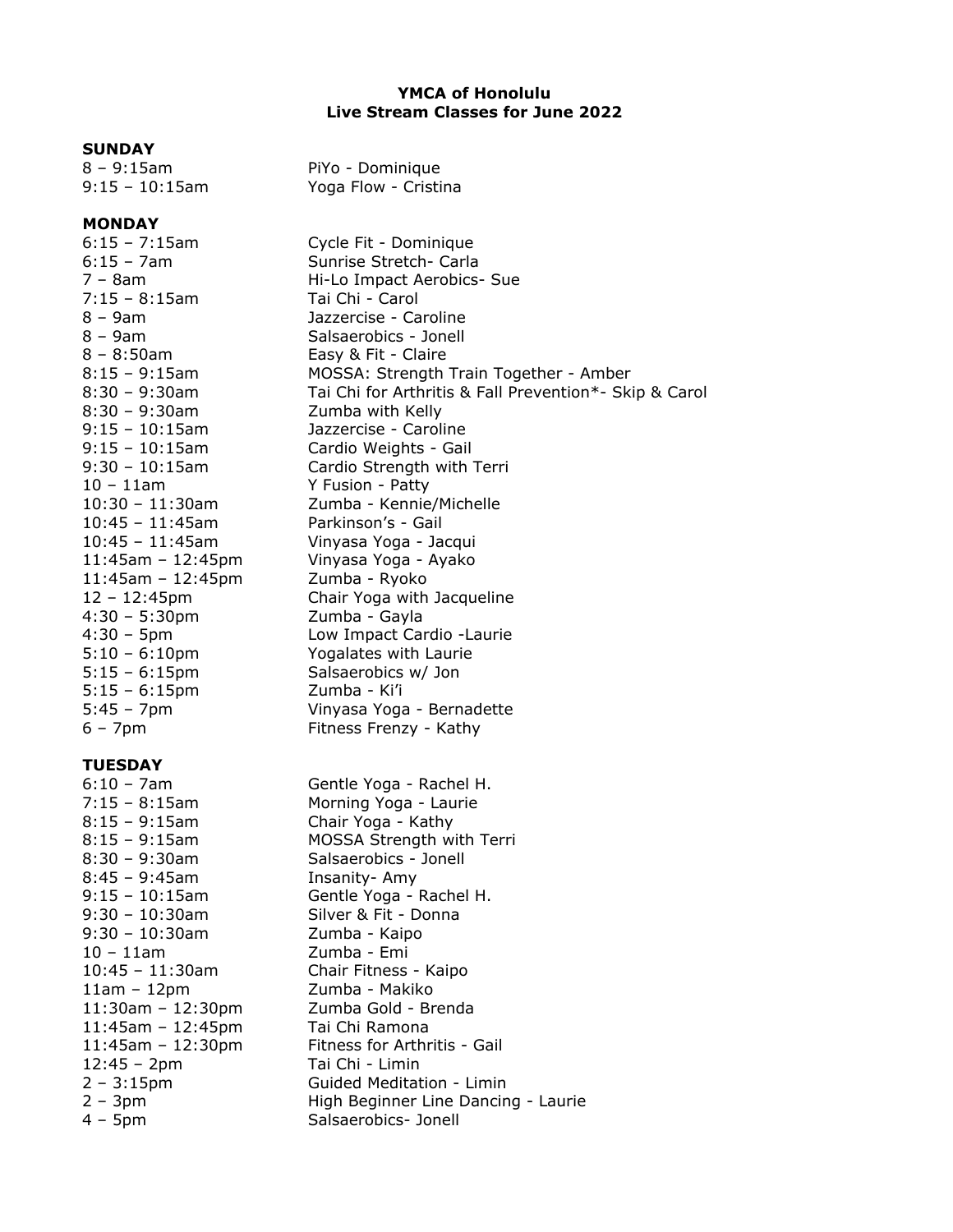6 – 7pm Pilates- Patty

## **WEDNESDAY**

7:15 – 8:15am Tai Chi - Carol 8:15 – 9:15am Yoga Flow - Sarah 9:30 – 10:30am Zumba - Terumi 10 – 11am Y Fusion- Damon 11:45am – 12:45pm Parkinson's - Jenny 4:30 – 5:30pm Zumba - Gayla 5:15 – 6:15pm Zumba - Kelly

#### **THURSDAY**

8 – 8:50am Easy & Fit - Claire 8:30 – 9:30am Salsaerobics - Jon 11:45am – 12:45pm Yoga with Amber 12:45 – 2pm Tai Chi - Limin 4:45 – 5:45pm Zumba with Kelly

#### **FRIDAY**

7:15 – 8:15am Tai Chi - Carol

4 – 5pm Pound with Martina 5 – 6pm MOSSA: Strength Train Together - Fran 5:15 – 6pm The Drill - Holly 6:30 – 7:30pm Zumba- Cheyne

6:15 – 7am Sunrise Stretch- Carla 6:30 – 7:15am Cycle Fit - Dominique 7 – 8am Hi-Lo Impact Aerobics- Sue 8 – 9am Jazzercise - Caroline 8:30 – 9:30am Strength & Conditioning - Jenny 8:30 – 9:30am Tai Chi for Arthritis & Fall Prevention- Skip 9:15 – 10:15am Jazzercise - Caroline 9:15 – 10:15am Cardio Weights - Gail 10:15 – 11:15am Chair Yoga with Marianette 10:30 – 11:30am Zumba - Kennie/Michelle 10:45am – 12pm Gentle Yoga - Bernadette 11:45am – 12:45pm Vinyasa Yoga - Ayako 1:30 – 2:30pm Parkinson's Class with Mary Lou 4 – 5pm MOSSA: Strength Train Together - Amber 5:15 – 6:15pm Salsaerobics - Jonell 5:30 – 6:30pm Total Body Circuit - Dominique 5:30 – 6:15pm Bosu Intervals with Michelle S.

6:10 – 7am Gentle Yoga - Rachel H. 7:15 – 8:15am Morning Yoga - Laurie 8:15 – 9:15am Chair Yoga - Kathy 8:15 – 9:15am Defend With Melissa 9:15 – 10:15am Gentle Yoga - Rachel H. 9:30 – 10:30am Silver & Fit - Donna 9:30 – 10:30am Total Body - Amber 10 – 11am Zumba Gold - Terumi 10:45 – 11:30am Chair Fitness - Demetrius 11:30am – 12:30pm Zumba Gold - Brenda 2 – 3:15pm Guided Meditation - Limin 4:30 – 5:30pm Zumba Tonning - Gayla 5:15 – 6:15pm Group Blast - Dominique 6 – 7pm MOSSA: Defend Together + Patty<br>6 – 7pm Yoga With Mindfulness - Sri Yoga With Mindfulness - Sri